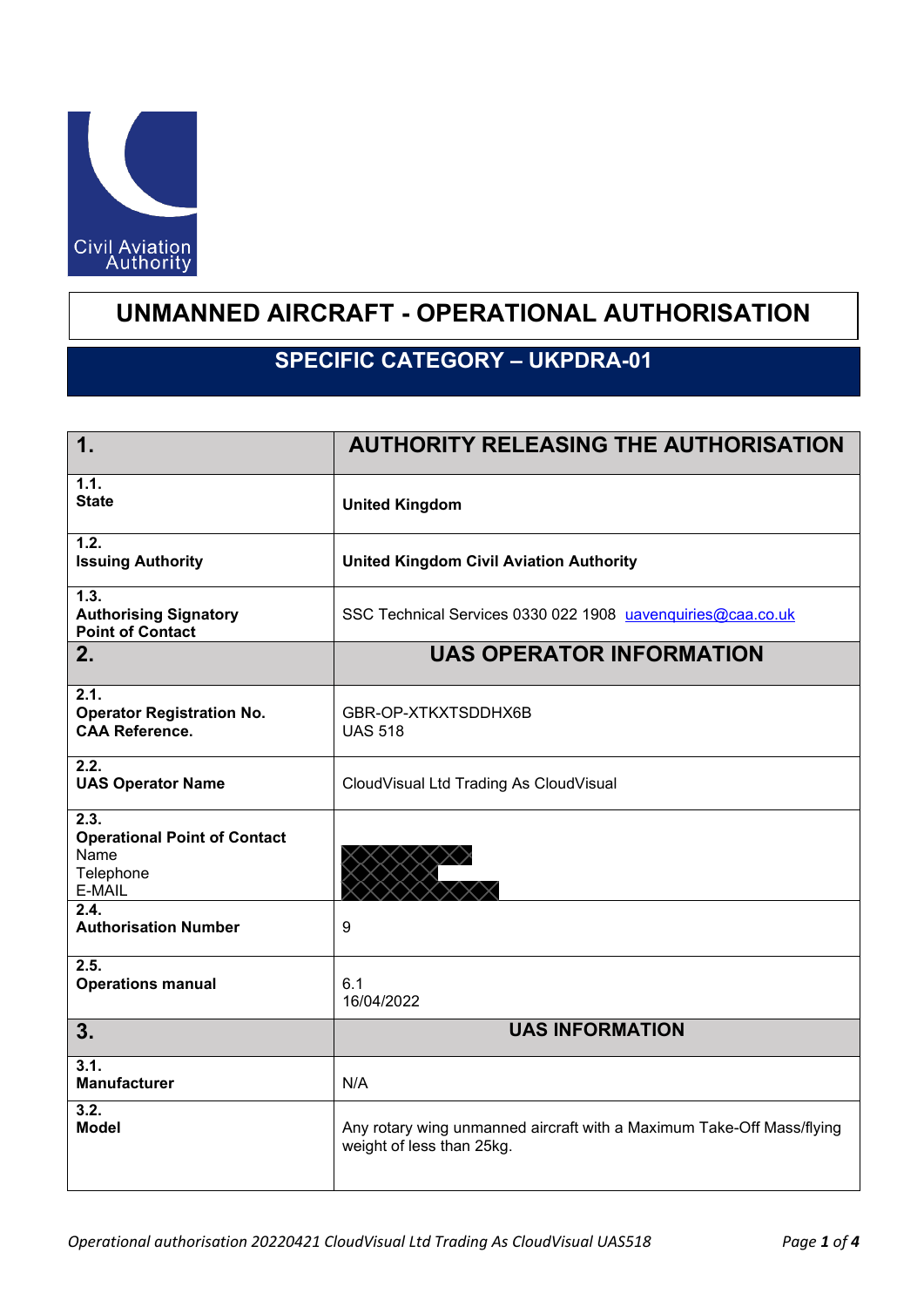| 3.3.<br><b>Serial Number or UAS operator</b><br><b>Registration Mark (If Applicable)</b> | The UAS operator's registration number listed at 2.1 must be displayed on<br>every unmanned aircraft flown under this operational authorisation.                                                                                                                                                                                                                                                                                                                                                                                                              |
|------------------------------------------------------------------------------------------|---------------------------------------------------------------------------------------------------------------------------------------------------------------------------------------------------------------------------------------------------------------------------------------------------------------------------------------------------------------------------------------------------------------------------------------------------------------------------------------------------------------------------------------------------------------|
| 3.4.<br><b>Relevant/Other Comments</b>                                                   | a. The Unmanned Aircraft must be equipped with a mechanism that will<br>cause it to land in the event of a disruption to, or a failure of, any of its<br>control systems, including the C2 Link.<br>b. The remote pilot must ensure that this mechanism is in working order<br>before any flight is commenced.<br>c. The UAS operator must ensure that the radio spectrum used for the<br>C2 Link and for any payload communications complies with the<br>relevant Ofcom requirements and that any licences required for its<br>operation have been obtained. |
| 4.                                                                                       | <b>LIMITATIONS AND CONDITIONS FOR THE UAS</b><br><b>OPERATION</b>                                                                                                                                                                                                                                                                                                                                                                                                                                                                                             |
| 4.1.<br>Type of operation                                                                | a. VLOS only.<br>b. But remote pilots may be assisted by a single unmanned aircraft<br>observer, who must be positioned alongside the remote pilot. The<br>unmanned aircraft observer must maintain direct unaided visual<br>contact with the unmanned aircraft sufficient to monitor its flight path in<br>relation to other aircraft, persons, vehicles, vessels and structures for<br>the purpose of avoiding collisions, and advise the remote pilot<br>accordingly.                                                                                      |
| 4.2.<br><b>Operating times/periods</b>                                                   | Day or night. No timing limitations.                                                                                                                                                                                                                                                                                                                                                                                                                                                                                                                          |
| 4.3.<br>Location(s) of operation                                                         | Any location within the United Kingdom subject to the airspace restrictions<br>detailed in 4.4                                                                                                                                                                                                                                                                                                                                                                                                                                                                |
| 4.4<br><b>Airspace</b>                                                                   | Flights must not be conducted within the Flight Restriction Zone (FRZ)<br>(See Note 1) of a protected aerodrome, or within any Restricted,<br>Prohibited or Danger Area, unless the appropriate clearance or<br>permission to enter has been obtained.                                                                                                                                                                                                                                                                                                        |
| 4.5.<br><b>Operating heights/altitudes/levels</b>                                        | a. The unmanned aircraft must be maintained within 120 metres (400ft)<br>from the closest point of the surface of the earth.<br>b. Obstacles taller than 105m may be overflown by a maximum of 15m<br>provided that:<br>(i) The person in charge of the obstacle has requested this; and,<br>(ii) The unmanned aircraft must not be flown more than 50m<br>horizontally from the obstruction.                                                                                                                                                                 |
| 4.6.<br><b>Maximum operating range</b>                                                   | Maximum horizontal range of 500 metres from the remote pilot, unless a<br>lesser control link radio range has been specified by the UAS<br>manufacturer.                                                                                                                                                                                                                                                                                                                                                                                                      |
| 4.7.<br><b>Separation from uninvolved</b><br>persons                                     | a. No flight within 50 metres of any uninvolved person, except that during<br>take-off and landing this distance may be reduced to 30 metres.<br>b. No flight within 50 metres horizontally of any assemblies of people.                                                                                                                                                                                                                                                                                                                                      |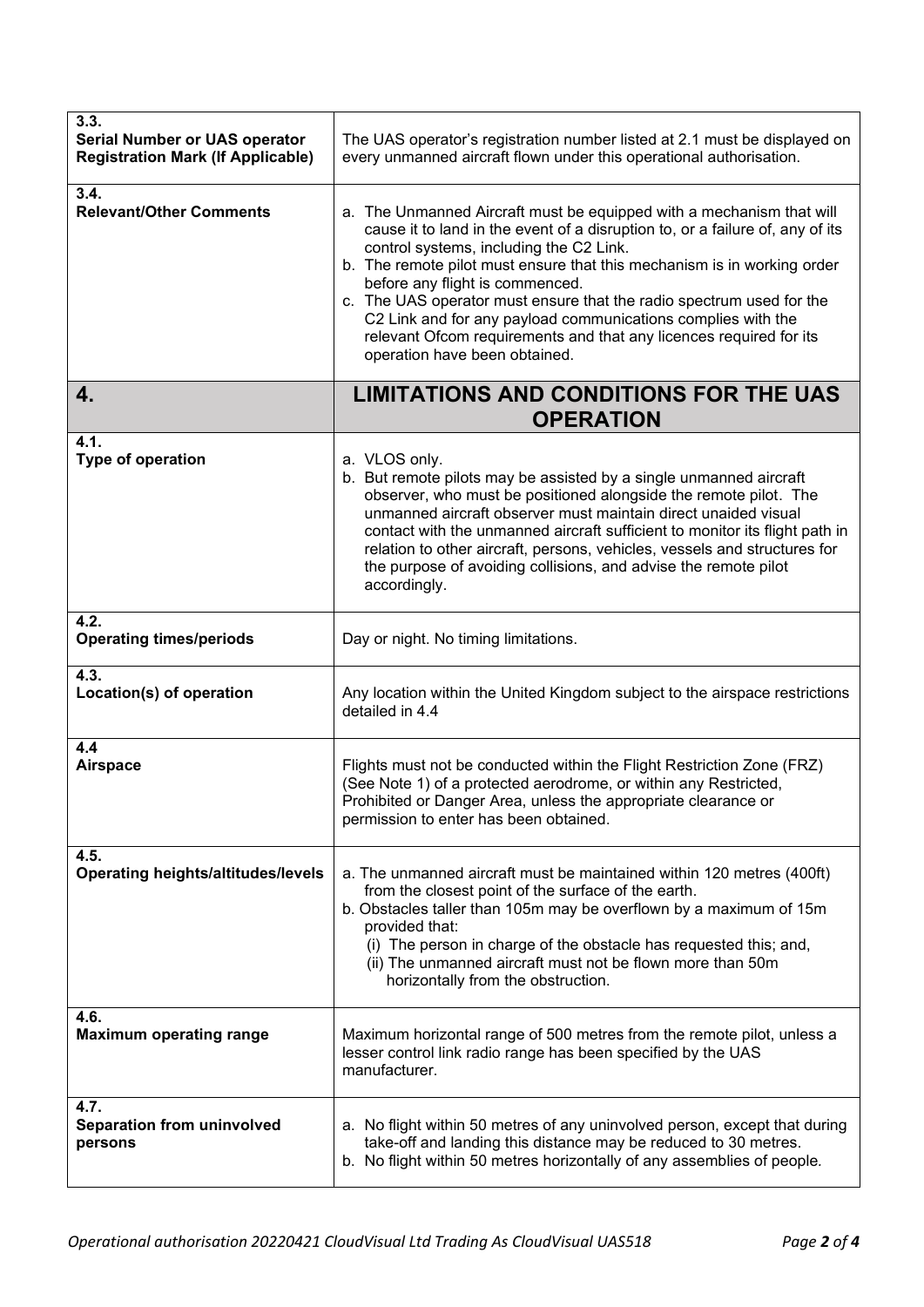| 4.8.<br><b>Security of loads/equipment</b>                                           | The remote pilot must ensure that any load carried by, or equipment on,<br>the unmanned aircraft is properly secured and that the aircraft is in a safe<br>condition for the specific flight.                                                                                                                                                                                                                                                                                                                                                                                                                                                                                                                                                  |
|--------------------------------------------------------------------------------------|------------------------------------------------------------------------------------------------------------------------------------------------------------------------------------------------------------------------------------------------------------------------------------------------------------------------------------------------------------------------------------------------------------------------------------------------------------------------------------------------------------------------------------------------------------------------------------------------------------------------------------------------------------------------------------------------------------------------------------------------|
| 4.9.<br><b>Remote Pilot requirements</b>                                             | a. Remote pilots must be employed by or contracted to the UAS<br>operator.<br>b. Remote pilots operating under this operational authorisation must be in<br>possession of a GVC.<br>Or,<br>hold an NQE 'full recommendation' obtained prior to 31<br>(i)<br>December 2020 and a valid 'flyer ID'; or,<br>comply with one of the previously accepted Alternative Means of<br>(ii)<br>Compliance categories detailed in CAP 722 (B3.2.7.2), are in<br>possession of a valid 'flyer ID', and can demonstrate currency within<br>the past 2 years.<br>c. Remote pilots operating under this operational authorisation must<br>comply with the responsibilities set out in point UAS.SPEC.060 of<br>Regulation (EU) 2019/947 as retained in UK law. |
| 4.10.<br><b>UAS operator requirements</b>                                            | a. The UAS operator must comply with the responsibilities set out in point<br>UAS.SPEC.050 of Regulation (EU) 2019/947 as retained in UK law.<br>b. The UAS operator must maintain records of each flight made under<br>this authorisation, and must make such records available to the Civil<br>Aviation Authority on request as set out in point UAS.SPEC.090 of<br>Regulation (EU) 2019/947 as retained in UK law.                                                                                                                                                                                                                                                                                                                          |
| 4.11.<br><b>Occurrence reporting</b><br>requirements - (Regulation (EU)<br>376/2014) | Any occurrences that take place while operating under this authorisation<br>must be reported in accordance with the requirements set out in CAP 722<br>(section 2.9).                                                                                                                                                                                                                                                                                                                                                                                                                                                                                                                                                                          |
| 4.12.<br><b>Insurance</b>                                                            | Insurance cover meeting the requirements of regulation (EC) 785/2004<br>must be held.                                                                                                                                                                                                                                                                                                                                                                                                                                                                                                                                                                                                                                                          |
| 5.                                                                                   | <b>VALIDITY</b>                                                                                                                                                                                                                                                                                                                                                                                                                                                                                                                                                                                                                                                                                                                                |
| 5.1.<br><b>Duration of the Authorisation</b>                                         | This operational authorisation is valid:                                                                                                                                                                                                                                                                                                                                                                                                                                                                                                                                                                                                                                                                                                       |
|                                                                                      | <b>From: 21/04/2022</b>                                                                                                                                                                                                                                                                                                                                                                                                                                                                                                                                                                                                                                                                                                                        |
|                                                                                      | To:<br>06/05/2023                                                                                                                                                                                                                                                                                                                                                                                                                                                                                                                                                                                                                                                                                                                              |
|                                                                                      | Unless otherwise suspended or revoked.                                                                                                                                                                                                                                                                                                                                                                                                                                                                                                                                                                                                                                                                                                         |
| 5.2.<br><b>Regulation references</b>                                                 | This operational authorisation is issued under Article 5 of Regulation (EU)<br>2019/947 as retained in UK law.                                                                                                                                                                                                                                                                                                                                                                                                                                                                                                                                                                                                                                 |
| 6.                                                                                   | <b>AUTHORISATION SIGNATURE</b>                                                                                                                                                                                                                                                                                                                                                                                                                                                                                                                                                                                                                                                                                                                 |
| 6.1.<br>Signature / Stamp                                                            | SEW. TO1801                                                                                                                                                                                                                                                                                                                                                                                                                                                                                                                                                                                                                                                                                                                                    |